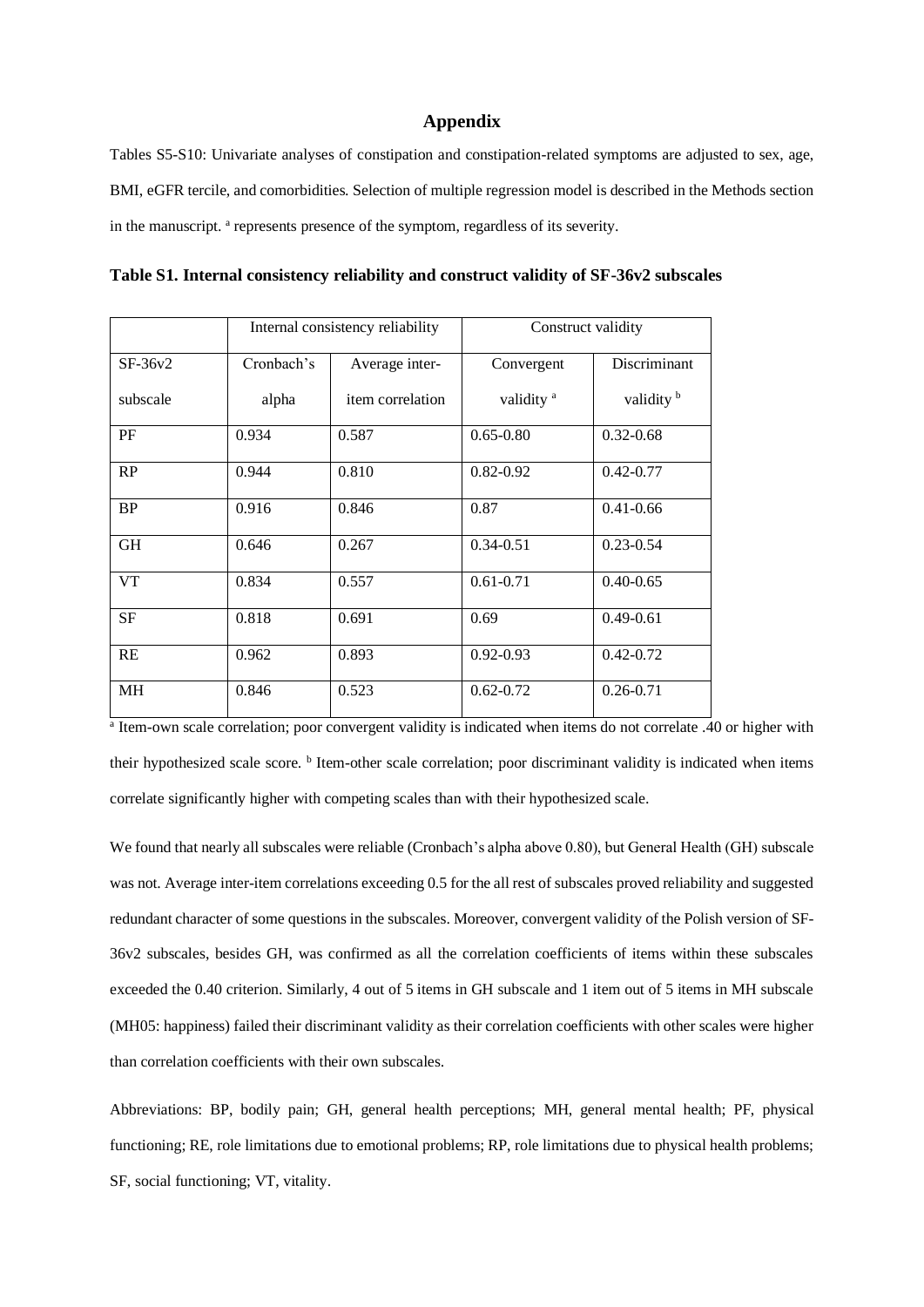#### **Table S2. Pharmacological treatment of the study population.**

|                                 | All       | <b>Patients</b> | <b>Patients meeting</b> | <b>Patients meeting</b>       |
|---------------------------------|-----------|-----------------|-------------------------|-------------------------------|
|                                 |           | defecating less | criteria of functional  | <b>Bristol scale criteria</b> |
|                                 |           | than once a day | constipation            | of constipation               |
| $\mathbf N$                     | 111       | 38              | 21                      | 28                            |
| No data, n                      |           | 5               | $\theta$                | 14                            |
| Beta blockers, n (%)            | 75(67.6)  | 25(65.8)        | 14(66.7)                | 19(67.9)                      |
| Calcium channel blockers, n (%) | 58 (52.3) | 26(68.4)        | 11(52.4)                | 16(57.1)                      |
| Diuretics, $n$ $(\%)$           | 60(54.1)  | 23(60.5)        | 9(42.9)                 | 21(75.0)                      |
| NSAIDs, $n$ $%$                 | 24(21.6)  | 7(18.4)         | 2(9.5)                  | 4(14.3)                       |
| Paracetamol, n (%)              | 14(12.6)  | 8(21.1)         | 5(23.8)                 | 4(14.3)                       |
| Calcium supplements, n (%)      | 21(18.9)  | 6(15.8)         | 3(14.3)                 | 6(21.4)                       |
| Vitamin D, n (%)                | 34(30.6)  | 15(39.5)        | 11(52.4)                | 8(28.6)                       |
| Iron, $n$ $(\%)$                | 8(7.2)    | 2(5.3)          | 1(4.8)                  | 3(10.7)                       |
| Hypnotics, $n$ $%$              | 7(6.3)    | 1(2.6)          | 2(9.5)                  | 1(3.6)                        |

Abbreviations: NSAIDs, nonsteroidal anti-inflammatory drugs.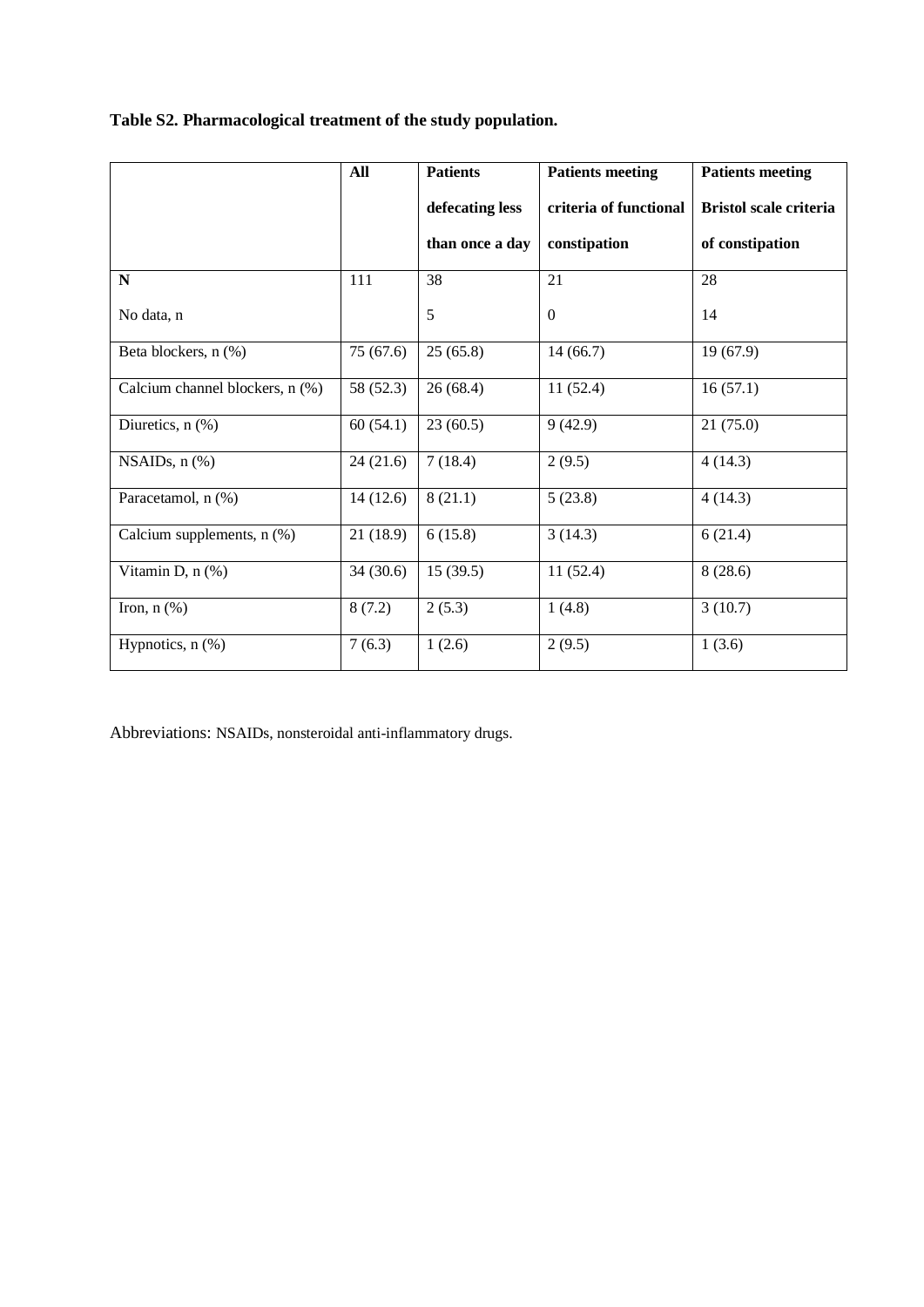**Table S3. Poisson regression model showing variables significantly and independently associated with altered prevalence ratio of presence of at least 2 criteria of functional constipation.**

|                    |                  | Univariate analyses             |                  | Multiple regression      |  |  |
|--------------------|------------------|---------------------------------|------------------|--------------------------|--|--|
| Variable           |                  | (row represents separate model) |                  |                          |  |  |
|                    | PR (95% CI)      | $P$ value                       | PR (95% CI)      | $P$ value                |  |  |
| Use of vitamin D   | 2.30(1.06, 5.00) | 0.035                           | 1.59(0.76, 3.31) | 0.214                    |  |  |
| Use of paracetamol | 2.26(0.97, 5.25) | 0.058                           | 2.67(1.07, 6.64) | 0.035                    |  |  |
| Use of NSAIDs      | 0.39(0.10, 1.58) | 0.188                           | 0.34(0.11, 1.00) | 0.049                    |  |  |
| Age                | 1.02(0.99, 1.04) | 0.273                           | 1.03(0.99, 1.06) | 0.152                    |  |  |
| Female sex         | 1.61(0.72, 3.57) | 0.239                           | 2.10(0.85, 5.23) | 0.109                    |  |  |
| <b>BMI</b>         | 0.97(0.91, 1.04) | 0.369                           | 1.02(0.95, 1.08) | 0.617                    |  |  |
| eGFR tercile:      |                  |                                 |                  |                          |  |  |
| High               | reference        | $\blacksquare$                  | reference        | $\overline{\phantom{a}}$ |  |  |
| Medium             | 1.40(0.41, 4.78) | 0.590                           | 0.79(0.24, 2.61) | 0.699                    |  |  |
| Low                | 2.61(0.91, 7.47) | 0.074                           | 2.85(1.12, 7.28) | 0.028                    |  |  |
| <b>Diabetes</b>    | 0.55(0.20, 1.52) | 0.252                           | 0.37(0.11, 1.23) | 0.105                    |  |  |
| Heart failure      | 0.70(0.22, 2.17) | 0.534                           | 0.67(0.23, 2.00) | 0.477                    |  |  |
| Hypothyroidism     | 1.35(0.51, 3.55) | 0.540                           | 1.33(0.55, 3.21) | 0.522                    |  |  |
| Depression         | 2.31(0.73, 7.32) | 0.154                           | 1.95(0.74, 5.14) | 0.177                    |  |  |

Abbreviations: BMI, body mass index; eGFR, estimated glomerular filtration rate; NSAIDs, nonsteroidal antiinflammatory drugs.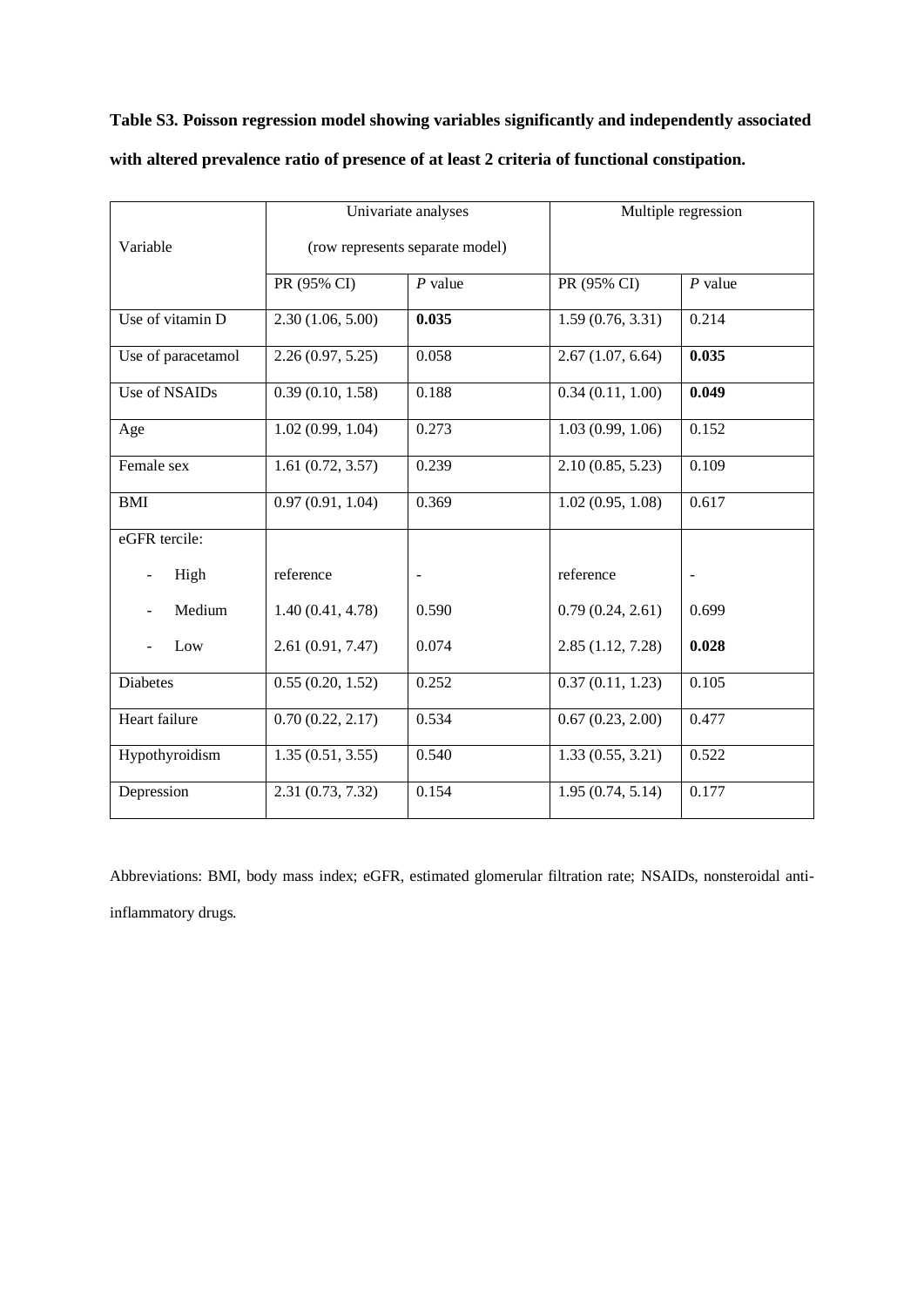**Table S4. Poisson regression model showing variables significantly and independently associated with altered prevalence ratio of having less than 7 bowel movements per week.**

|                    | Univariate analyses             |           | Multiple regression |                |  |
|--------------------|---------------------------------|-----------|---------------------|----------------|--|
| Variable           | (row represents separate model) |           |                     |                |  |
|                    | PR (95% CI)                     | $P$ value | PR (95% CI)         | $P$ value      |  |
| Use of vitamin D   | 1.50(0.89, 2.53)                | 0.129     | 1.38(0.72, 2.65)    | 0.337          |  |
| Use of paracetamol | 1.84(1.06, 3.18)                | 0.030     | 1.53(0.72, 3.27)    | 0.271          |  |
| Use of calcium     | 2.00(1.12, 3.56)                | 0.018     | 1.72(0.98, 3.00)    | 0.059          |  |
| channel blocker    |                                 |           |                     |                |  |
| Age                | 0.99(0.98, 1.01)                | 0.417     | 0.99(0.97, 1.01)    | 0.288          |  |
| Female sex         | 1.70(1.00, 2.90)                | 0.049     | 1.86(0.96, 3.61)    | 0.066          |  |
| <b>BMI</b>         | 0.98(0.93, 1.04)                | 0.527     | 1.01(0.95, 1.07)    | 0.845          |  |
| eGFR tercile:      |                                 |           |                     |                |  |
| High               | Reference                       |           | Reference           | $\blacksquare$ |  |
| Medium             | 1.50(0.73, 3.09)                | 0.271     | 1.42(0.70, 2.87)    | 0.334          |  |
| Low                | 1.67(0.84, 3.31)                | 0.144     | 1.79(0.87, 3.67)    | 0.114          |  |
| <b>Diabetes</b>    | 0.87(0.48, 1.57)                | 0.636     | 0.79(0.40, 1.54)    | 0.484          |  |
| Heart failure      | 0.75(0.36, 1.56)                | 0.436     | 0.80(0.37, 1.70)    | 0.559          |  |
| Hypothyroidism     | 1.02(0.51, 2.07)                | 0.949     | 0.80(0.36, 1.76)    | 0.578          |  |
| Depression         | 1.16(0.38, 3.53)                | 0.787     | 0.68(0.21, 2.20)    | 0.521          |  |

Abbreviations: BMI, body mass index; eGFR, estimated glomerular filtration rate.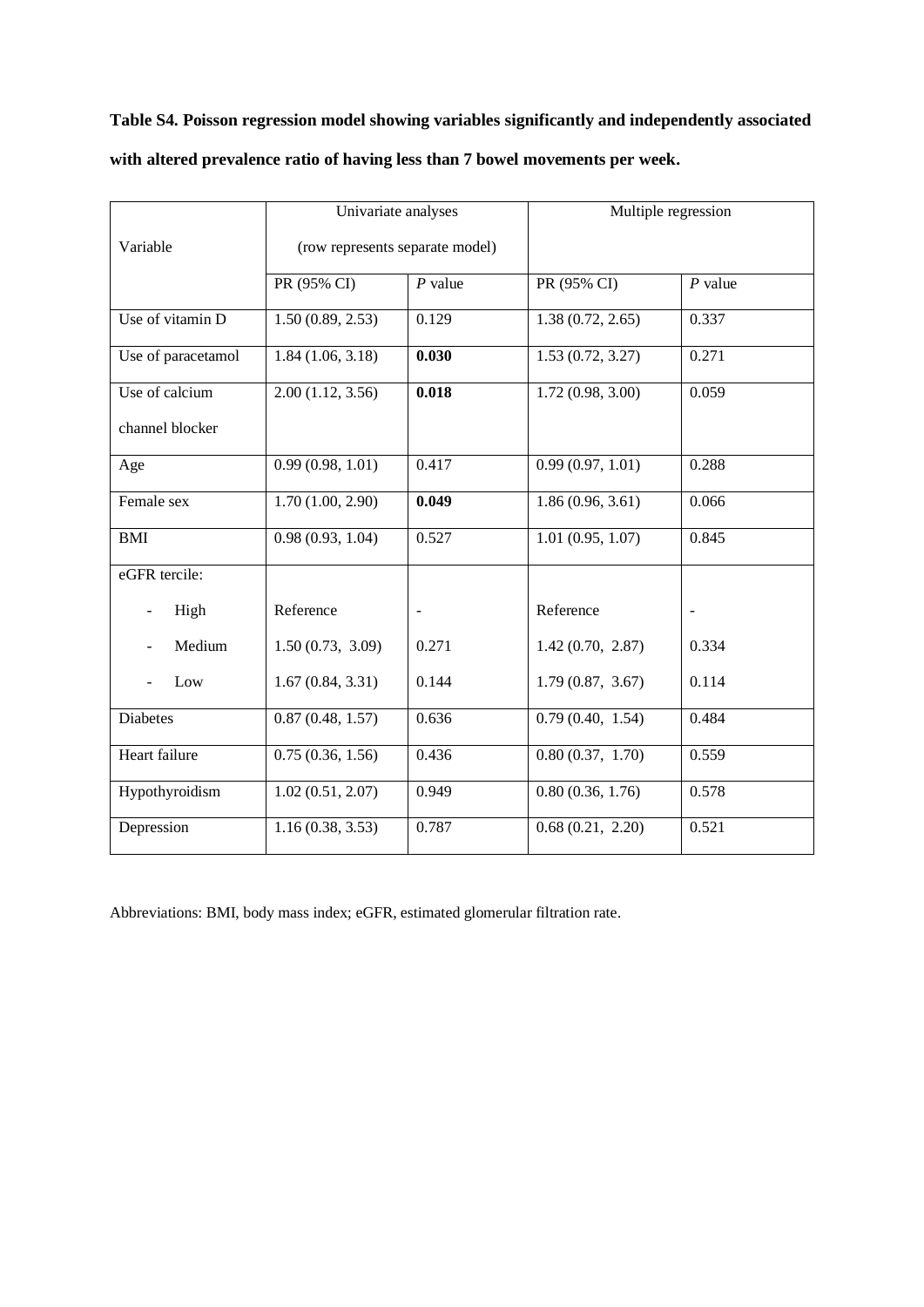|                                    | Adjusted univariate analyses |                                 | Selected multiple regression |                                        |           |
|------------------------------------|------------------------------|---------------------------------|------------------------------|----------------------------------------|-----------|
| Variable                           |                              | (row represents separate model) |                              | (AIC 903.0, $R^2 = 0.530, P < 0.001$ ) |           |
|                                    | Coefficient                  | $P$ value                       | <b>AIC</b>                   | Coefficient (95% CI)                   | $P$ value |
| Frequency of defecation: :         |                              |                                 | 926.5                        |                                        |           |
| Once a day                         | reference                    |                                 |                              | reference                              |           |
| Less than once a day               | $-19.30$                     | < 0.001                         |                              | $-8.72$ $(-19.56, 2.12)$               | 0.113     |
| More than once a day               | $-0.887$                     | 0.880                           |                              | 3.83 (-7.12, 14.79)                    | 0.489     |
| Discomfort in abdomen <sup>a</sup> | $-13.70$                     | 0.006                           | 970.6                        |                                        |           |
| Discomfort in abdomen:             |                              |                                 | 972.3                        |                                        |           |
| Lack                               | reference                    |                                 |                              |                                        |           |
| Mild                               | $-11.97$                     | 0.048                           |                              |                                        |           |
| Medium/severe                      | $-15.88$                     | 0.017                           |                              |                                        |           |
| Pain in abdomen <sup>a</sup>       | $-24.48$                     | 0.001                           | 953.0                        | $-19.28(-29.51, -9.04)$                | < 0.001   |
| Pain in abdomen:                   |                              |                                 | 954.1                        |                                        |           |
| Lack                               | reference                    | $\overline{\phantom{a}}$        |                              |                                        |           |
| Mild                               | $-26.76$                     | < 0.001                         |                              |                                        |           |
| Medium/severe                      | $-19.64$                     | 0.009                           |                              |                                        |           |
| BM that was too small <sup>a</sup> | $-18.89$                     | 0.001                           | 966.4                        | $-11.08(-21.88, -0.28)$                | 0.044     |
| BM that was too small:             |                              |                                 | 964.7                        |                                        |           |
| Lack                               | reference                    |                                 |                              |                                        |           |
| Mild                               | $-11.00$                     | 0.116                           |                              |                                        |           |
| Medium/severe                      | $-28.08$                     | < 0.001                         |                              |                                        |           |
| Stomach cramps <sup>a</sup>        | $-16.58$                     | 0.002                           | 968.6                        |                                        |           |
| Stomach cramps:                    |                              |                                 | 970.1                        |                                        |           |
| Lack                               | reference                    | $\overline{\phantom{a}}$        |                              |                                        |           |
| Mild                               | $-18.75$                     | 0.003                           |                              |                                        |           |
| Medium/severe                      | $-11.50$                     | 0.216                           |                              |                                        |           |

## **Table S5. Adjusted physical functioning (PF) score regressions and selected multiple regression.**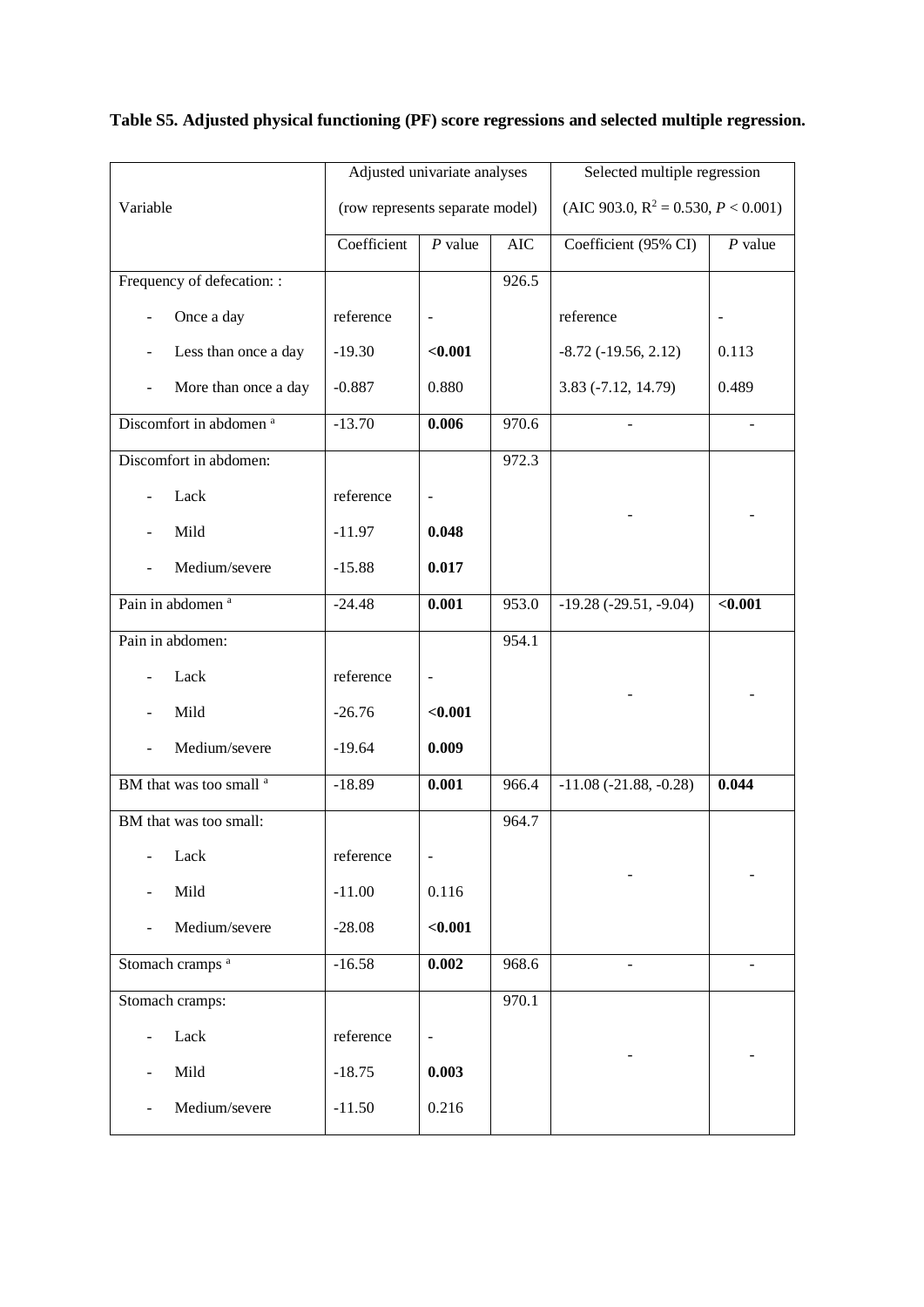# **Table S6. Adjusted role limitations due to physical health problems (RP) score regressions and selected multiple regression.**

|                                                      | Adjusted univariate analyses    |                          |            | Selected multiple regression            |           |
|------------------------------------------------------|---------------------------------|--------------------------|------------|-----------------------------------------|-----------|
| Variable                                             | (row represents separate model) |                          |            | $(AIC = 945.0, R^2 = 0.398, P < 0.001)$ |           |
|                                                      | Coefficient                     | $P$ value                | <b>AIC</b> | Coefficient (95% CI)                    | $P$ value |
| Frequency of defecation: :                           |                                 |                          | 963.0      |                                         |           |
| Once a day<br>$\overline{a}$                         | reference                       | $\overline{\phantom{a}}$ |            | Reference                               |           |
| Less than once a day<br>$\qquad \qquad \blacksquare$ | $-20.52$                        | < 0.001                  |            | $-11.64$ ( $-23.82$ , 0.54)             | 0.061     |
| More than once a day                                 | $-4.84$                         | 0.470                    |            | $-1.71(-14.53, 11.11)$                  | 0.792     |
| Functional constipation                              | $-19.35$                        | 0.006                    | 1014.5     |                                         |           |
| Discomfort in abdomen <sup>a</sup>                   | $-15.63$                        | 0.005                    | 1004.7     |                                         |           |
| Discomfort in abdomen:                               |                                 |                          | 1005.5     |                                         |           |
| Lack                                                 | reference                       | $\overline{\phantom{a}}$ |            |                                         |           |
| Mild                                                 | $-11.59$                        | 0.087                    |            |                                         |           |
| Medium/severe                                        | $-20.29$                        | 0.005                    |            |                                         |           |
| Pain in abdomen <sup>a</sup>                         | $-22.91$                        | $0.001$                  | 996.4      | $-16.72$ ( $-28.80$ , $-4.64$ )         | 0.007     |
| Pain in abdomen:                                     |                                 |                          | 998.4      |                                         |           |
| Lack                                                 | reference                       | $\overline{\phantom{a}}$ |            |                                         |           |
| Mild                                                 | $-22.46$                        | < 0.001                  |            |                                         |           |
| Medium/severe                                        | $-23.87$                        | 0.007                    |            |                                         |           |
| BM that was too hard <sup>a</sup>                    | $-14.41$                        | 0.009                    | 1005.8     |                                         |           |
| BM that was too hard                                 |                                 |                          | 1005.0     |                                         |           |
| Lack                                                 | reference                       | $\overline{\phantom{a}}$ |            |                                         |           |
| Mild                                                 | $-8.46$                         | 0.197                    |            |                                         |           |
| Medium/severe                                        | $-21.73$                        | 0.003                    |            |                                         |           |
| BM that was too small:                               |                                 |                          | 1006.76    |                                         |           |
| Lack                                                 | reference                       | $\overline{\phantom{a}}$ |            |                                         |           |
| Mild                                                 | $-5.17$                         | 0.510                    |            |                                         |           |
| Medium/severe                                        | $-24.58$                        | 0.005                    |            |                                         |           |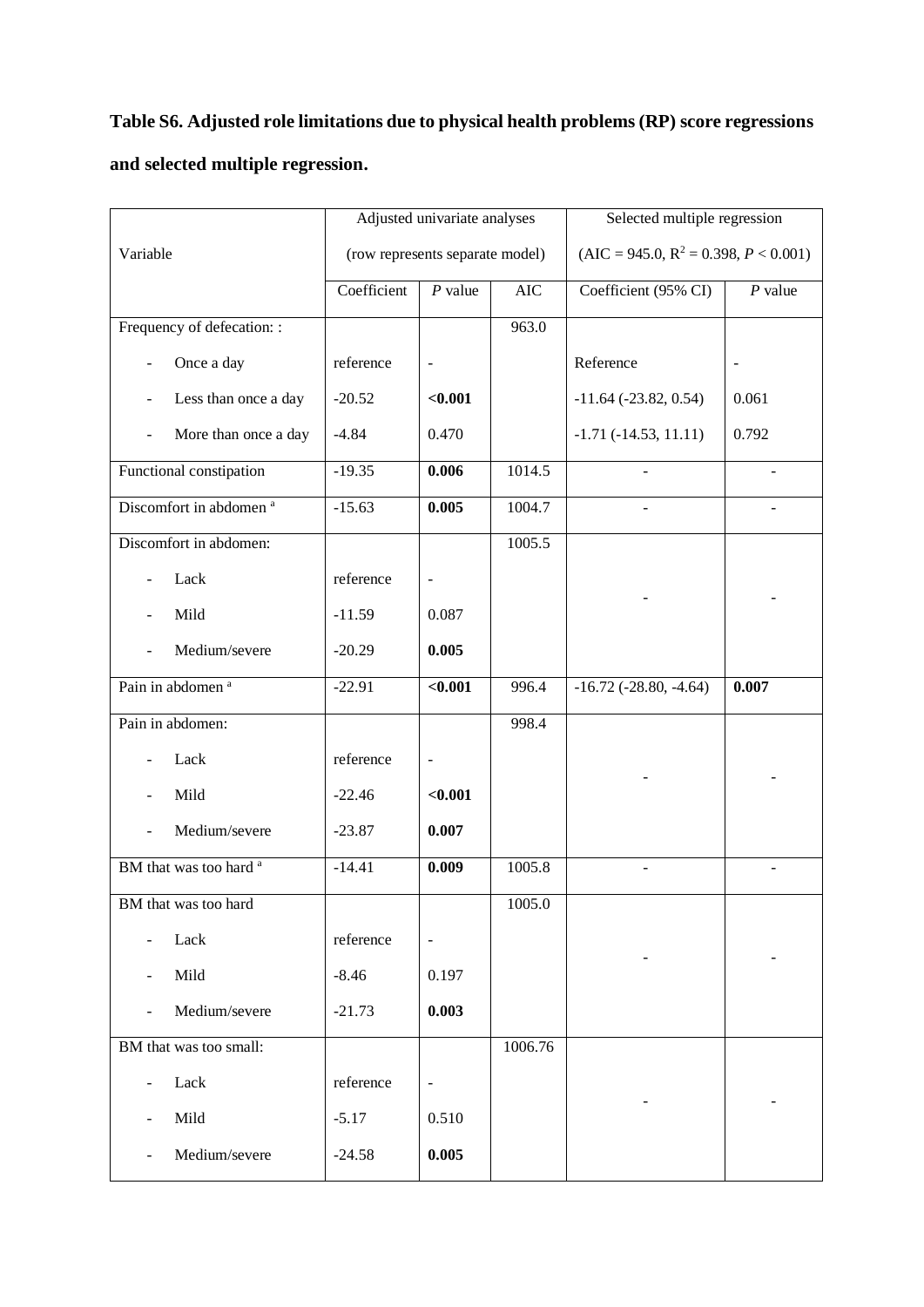| Stomach cramps <sup>a</sup>               | $-19.23$  | 0.002             | 1002.6 |                        |       |
|-------------------------------------------|-----------|-------------------|--------|------------------------|-------|
| Stomach cramps:                           |           |                   | 1004.3 |                        |       |
| Lack<br>-                                 | reference | $\qquad \qquad -$ |        |                        |       |
| Mild                                      | $-21.17$  | 0.003             |        |                        |       |
| Medium/severe<br>$\overline{\phantom{a}}$ | $-14.71$  | 0.159             |        |                        |       |
| Straining/squeezing <sup>a</sup>          | $-16.76$  | 0.002             | 1002.6 | $-9.358(-19.86, 1.14)$ | 0.080 |
| Straining/squeezing:                      |           |                   | 1004.6 |                        |       |
| Lack                                      | Reference | $\qquad \qquad -$ |        |                        |       |
| Mild<br>$\qquad \qquad -$                 | $-17.54$  | 0.006             |        |                        |       |
| Medium/severe<br>-                        | $-15.76$  | 0.024             |        |                        |       |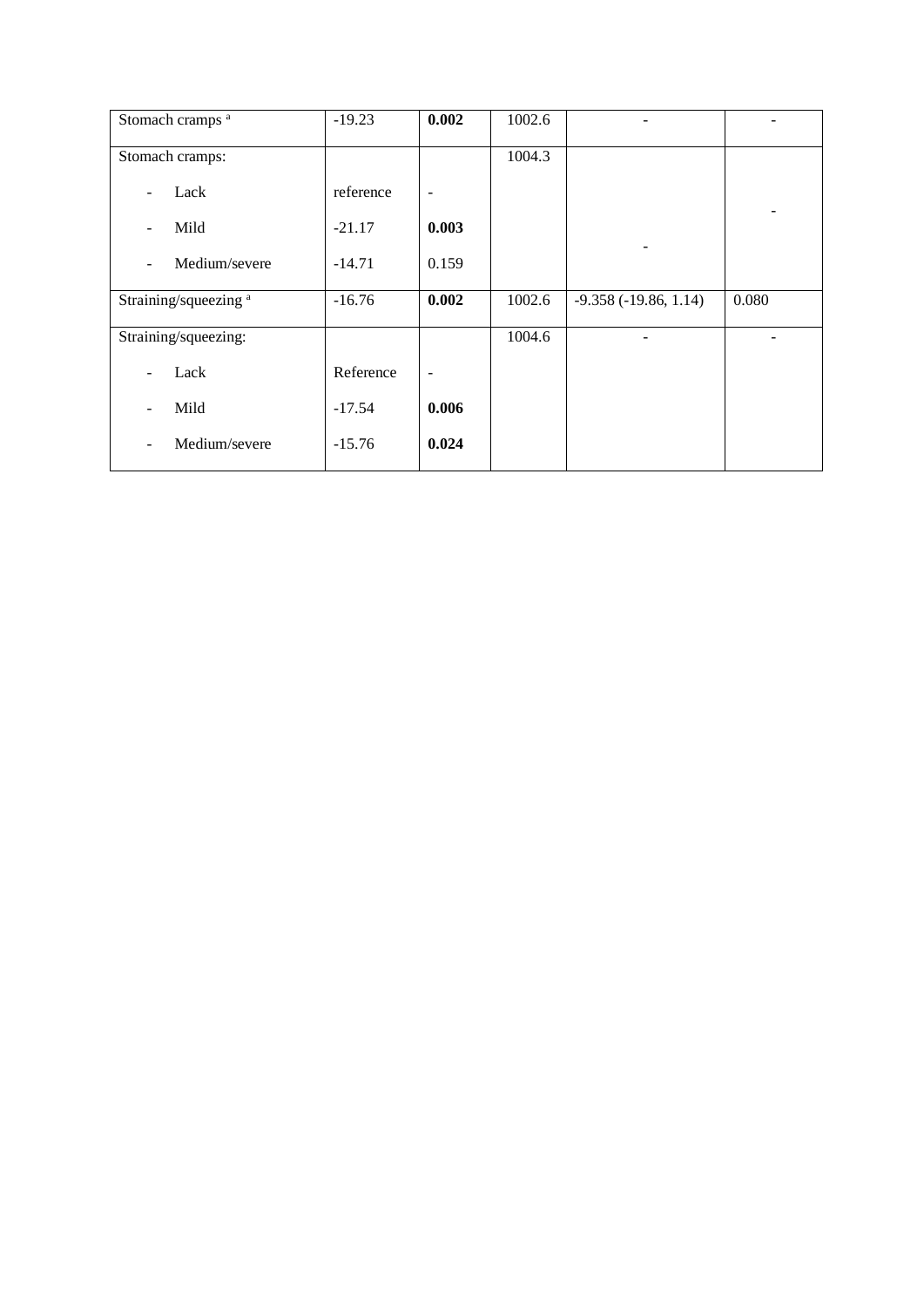|                                    |                                 | Adjusted univariate analyses |           | Selected multiple regression model        |                |
|------------------------------------|---------------------------------|------------------------------|-----------|-------------------------------------------|----------------|
| Variable                           | (row represents separate model) |                              |           | (AIC 987.6, $R^2 = 0.366$ , $P < 0.001$ ) |                |
|                                    | Coefficient                     | $P$ value                    | $\rm AIC$ | Coefficient (95% CI)                      | $P$ value      |
| Functional constipation            | $-16.17$                        | 0.020                        | 1010.6    |                                           |                |
| Bloating in abdomen <sup>a</sup>   | $-13.01$                        | 0.012                        | 1000.2    |                                           |                |
| Bloating in abdomen:               |                                 |                              | 998.3     |                                           |                |
| Lack                               | reference                       | $\qquad \qquad \blacksquare$ |           |                                           |                |
| Mild                               | $-7.71$                         | 0.185                        |           |                                           |                |
| Medium/severe                      | $-21.31$                        | 0.002                        |           |                                           |                |
| Pain in abdomen <sup>a</sup>       | $-19.75$                        | < 0.001                      | 994.0     | $-16.03$ $(-27.11, -4.95)$                | 0.005          |
| Pain in abdomen:                   |                                 |                              | 995.8     |                                           |                |
| Lack                               | reference                       | ۰                            |           |                                           |                |
| Mild                               | $-18.50$                        | 0.005                        |           |                                           |                |
| Medium/severe                      | $-22.42$                        | 0.010                        |           |                                           |                |
| BM that was too hard <sup>a</sup>  | $-14.07$                        | 0.008                        | 999.4     | $-13.11(-23.08, -3.14)$                   | 0.010          |
| BM that was too hard               |                                 |                              | 999.2     |                                           |                |
| Lack                               | reference                       | $\overline{\phantom{0}}$     |           |                                           |                |
| Mild                               | $-8.95$                         | 0.160                        |           |                                           |                |
| Medium/severe                      | $-20.37$                        | 0.004                        |           |                                           |                |
| Discomfort in abdomen <sup>a</sup> | $-14.31$                        | 0.008                        | 999.4     |                                           |                |
| Discomfort in abdomen:             |                                 |                              | 998.6     |                                           |                |
| Lack                               | reference                       | ۰                            |           |                                           |                |
| Mild                               | $-8.26$                         | 0.205                        |           |                                           |                |
| Medium/severe                      | $-21.28$                        | 0.002                        |           |                                           |                |
| Feeling false alarm:               |                                 |                              | 1000.3    |                                           |                |
| Lack                               | Reference                       | $\overline{\phantom{0}}$     |           | Reference                                 | $\overline{a}$ |
| Mild                               | $-6.47$                         | 0.408                        |           | $1.56 (-13.50, 16.62)$                    | 0.838          |
| Medium/severe                      | $-29.45$                        | 0.006                        |           | $-20.85$ $(-41.07, -0.64)$                | 0.043          |

## **Table S7. Adjusted bodily pain (BP) score regressions and selected multiple regression.**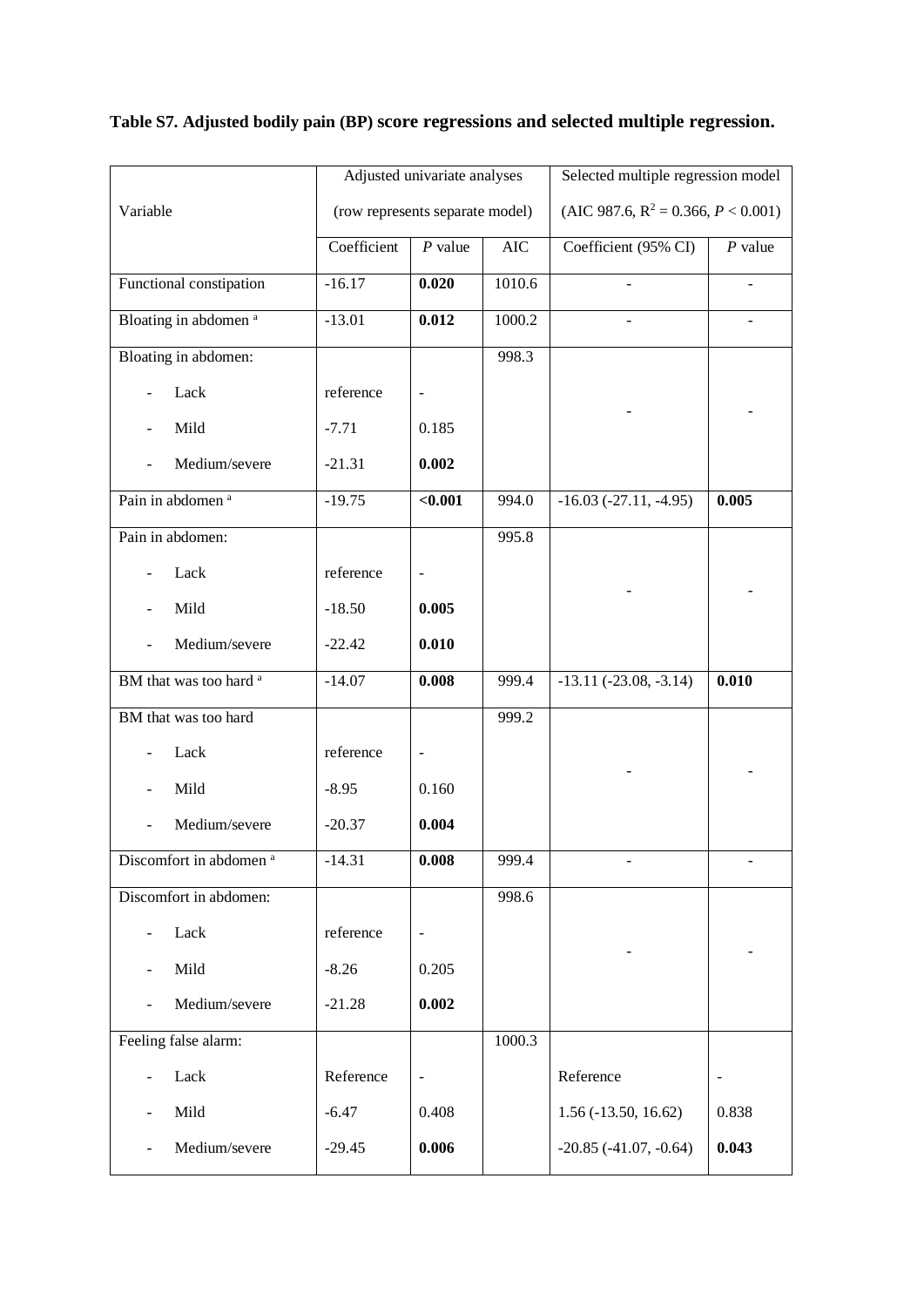|                                    |             | Adjusted univariate analyses         |            | Selected adjusted regression              |           |
|------------------------------------|-------------|--------------------------------------|------------|-------------------------------------------|-----------|
| Variable                           |             | (each row represents separate model) |            | (AIC 909.1, $R^2 = 0.373$ , $P < 0.001$ ) |           |
|                                    | Coefficient | $P$ value                            | <b>AIC</b> | Coefficient (95% CI)                      | $P$ value |
| Discomfort in abdomen <sup>a</sup> | $-13.62$    | $0.001$                              | 920.6      | $-10.78(-18.24, -3.32)$                   | 0.005     |
| Discomfort in abdomen:             |             |                                      | 920.1      |                                           |           |
| Lack                               | reference   | $\qquad \qquad \blacksquare$         |            |                                           |           |
| Mild                               | $-9.63$     | 0.042                                |            |                                           |           |
| Medium/severe                      | $-18.21$    | $0.001$                              |            |                                           |           |
| BM that was too hard               |             |                                      | 921.8      |                                           |           |
| Lack                               | reference   | $\qquad \qquad \blacksquare$         |            | reference                                 |           |
| Mild                               | 4.69        | 0.314                                |            | 7.34 (-1.36, 16.04)                       | 0.097     |
| Medium/severe                      | $-15.61$    | 0.002                                |            | $-12.66$ $(-22.06, -3.27)$                | 0.009     |
| Painful BM <sup>a</sup>            | $-12.98$    | 0.022                                | 928.0      | $-10.26$ ( $-20.59$ , 0.06)               | 0.051     |
| Bloating in abdomen <sup>a</sup>   | $-9.33$     | 0.015                                | 927.3      | $\blacksquare$                            |           |
| Bloating in abdomen:               |             |                                      | 927.0      |                                           |           |
| Lack                               | reference   | $\qquad \qquad \blacksquare$         |            |                                           |           |
| Mild                               | $-6.29$     | 0.148                                |            |                                           |           |
| Medium/severe                      | $-14.11$    | 0.006                                |            |                                           |           |
| Pain in abdomen <sup>a</sup>       | $-15.15$    | $\sqrt{0.001}$                       | 919.5      | $\blacksquare$                            | ÷.        |
| Pain in abdomen:                   |             |                                      | 921.5      |                                           |           |
| Lack<br>$\overline{\phantom{a}}$   | reference   | $\Box$                               |            |                                           |           |
| Mild                               | $-14.66$    | 0.002                                |            |                                           |           |
| Medium/severe                      | $-16.19$    | 0.012                                |            |                                           |           |
| Functional constipation            | $-10.25$    | 0.048                                | 938.6      |                                           |           |
| Stomach cramps <sup>a</sup>        | $-11.98$    | 0.007                                | 925.7      |                                           |           |
| Stomach cramps:                    |             |                                      | 927.7      |                                           |           |
| Lack                               | reference   | $\overline{\phantom{a}}$             |            |                                           |           |
| Mild                               | $-11.56$    | 0.026                                |            |                                           |           |
| Medium/severe<br>÷,                | $-12.95$    | 0.090                                |            |                                           |           |

## **Table S8. Adjusted vitality (VT) score regressions and selected multiple regression.**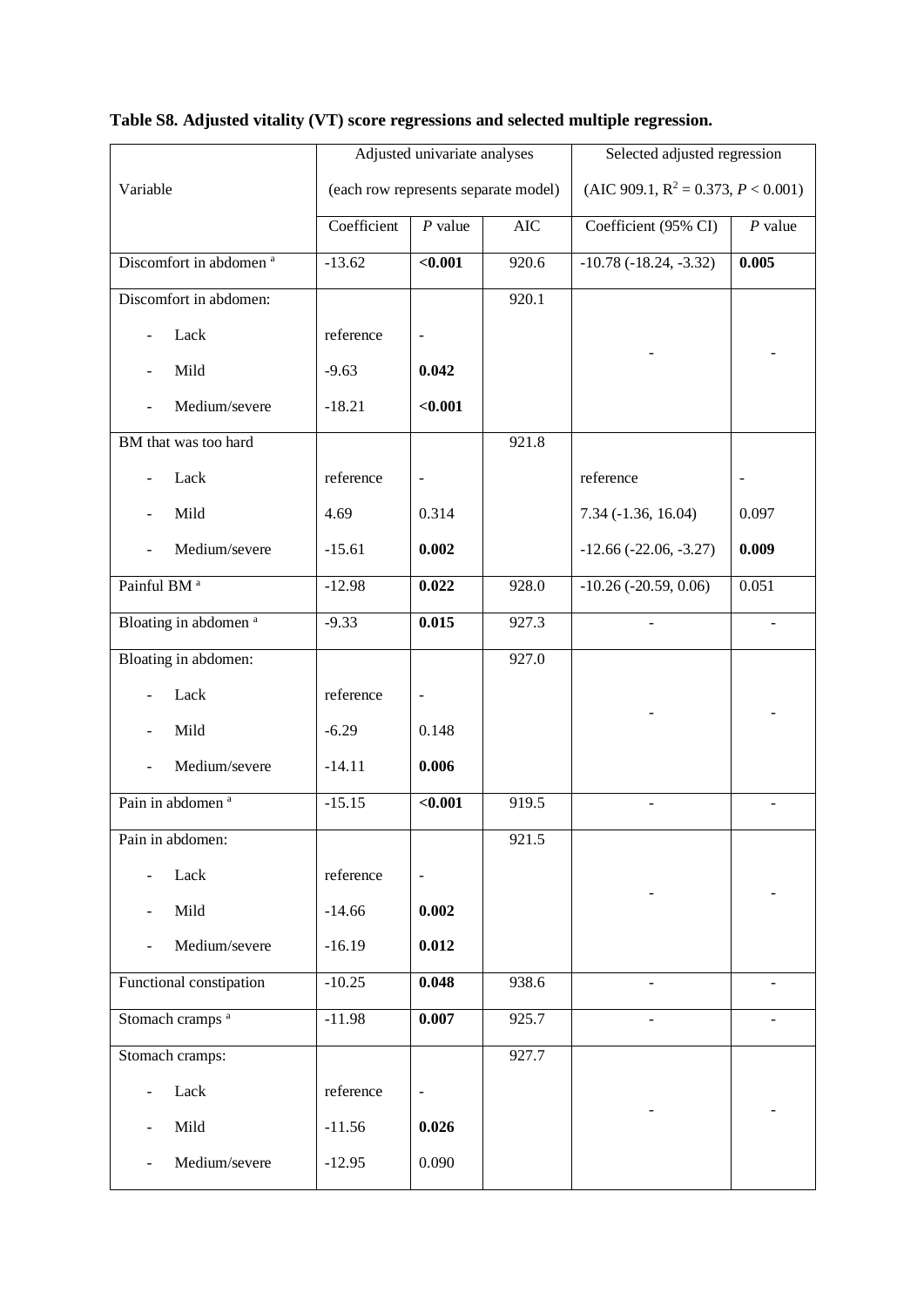| Feeling false alarm <sup>a</sup> | $-12.49$  | 0.010                    | 926.6 |                          |                          |
|----------------------------------|-----------|--------------------------|-------|--------------------------|--------------------------|
| Feeling false alarm:             |           |                          | 926.8 |                          |                          |
| Lack                             | reference | $\overline{\phantom{a}}$ |       |                          |                          |
| Mild                             | $-8.46$   | 0.145                    |       | $\overline{\phantom{0}}$ | $\overline{\phantom{0}}$ |
| Medium/severe<br>-               | $-20.18$  | 0.011                    |       |                          |                          |

#### **Table S9. Adjusted social functioning (SF) score regressions and selected multiple regression**

|                                    | Adjusted univariate analyses    |                          |            | Selected adjusted multiple regression     |                          |
|------------------------------------|---------------------------------|--------------------------|------------|-------------------------------------------|--------------------------|
| Variable                           | (row represents separate model) |                          |            | (AIC 982.0, $R^2 = 0.337$ , $P < 0.001$ ) |                          |
|                                    | Coefficient                     | $P$ value                | <b>AIC</b> | Coefficient (95% CI)                      | $P$ value                |
| Discomfort in abdomen <sup>a</sup> | $-16.61$                        | 0.001                    | 986.6      |                                           |                          |
| Discomfort in abdomen:             |                                 |                          | 987.0      |                                           |                          |
| Lack                               | reference                       | $\overline{\phantom{a}}$ |            | Reference                                 | $\overline{\phantom{a}}$ |
| Mild                               | $-12.36$                        | 0.046                    |            | $-5.16(-18.31, 8.00)$                     | 0.438                    |
| Medium/severe                      | $-21.50$                        | 0.001                    |            | $-21.32(-37.84, -4.80)$                   | 0.012                    |
| Pain in abdomen <sup>a</sup>       | $-18.84$                        | 0.001                    | 985.1      |                                           |                          |
| Pain in abdomen:                   |                                 |                          | 985.3      |                                           |                          |
| Lack                               | reference                       | $\blacksquare$           |            | Reference                                 | $\blacksquare$           |
| Mild                               | $-22.51$                        | 0.000                    |            | $-16.44$ ( $-29.95$ , $-2.92$ )           | 0.018                    |
| Medium/severe                      | $-11.04$                        | 0.178                    |            | $6.08(-14.57, 26.73)$                     | 0.560                    |
| Painful BM <sup>a</sup>            | $-17.61$                        | 0.016                    | 991.8      |                                           |                          |
| Straining/squeezing <sup>a</sup>   | $-12.21$                        | 0.016                    | 991.7      |                                           |                          |